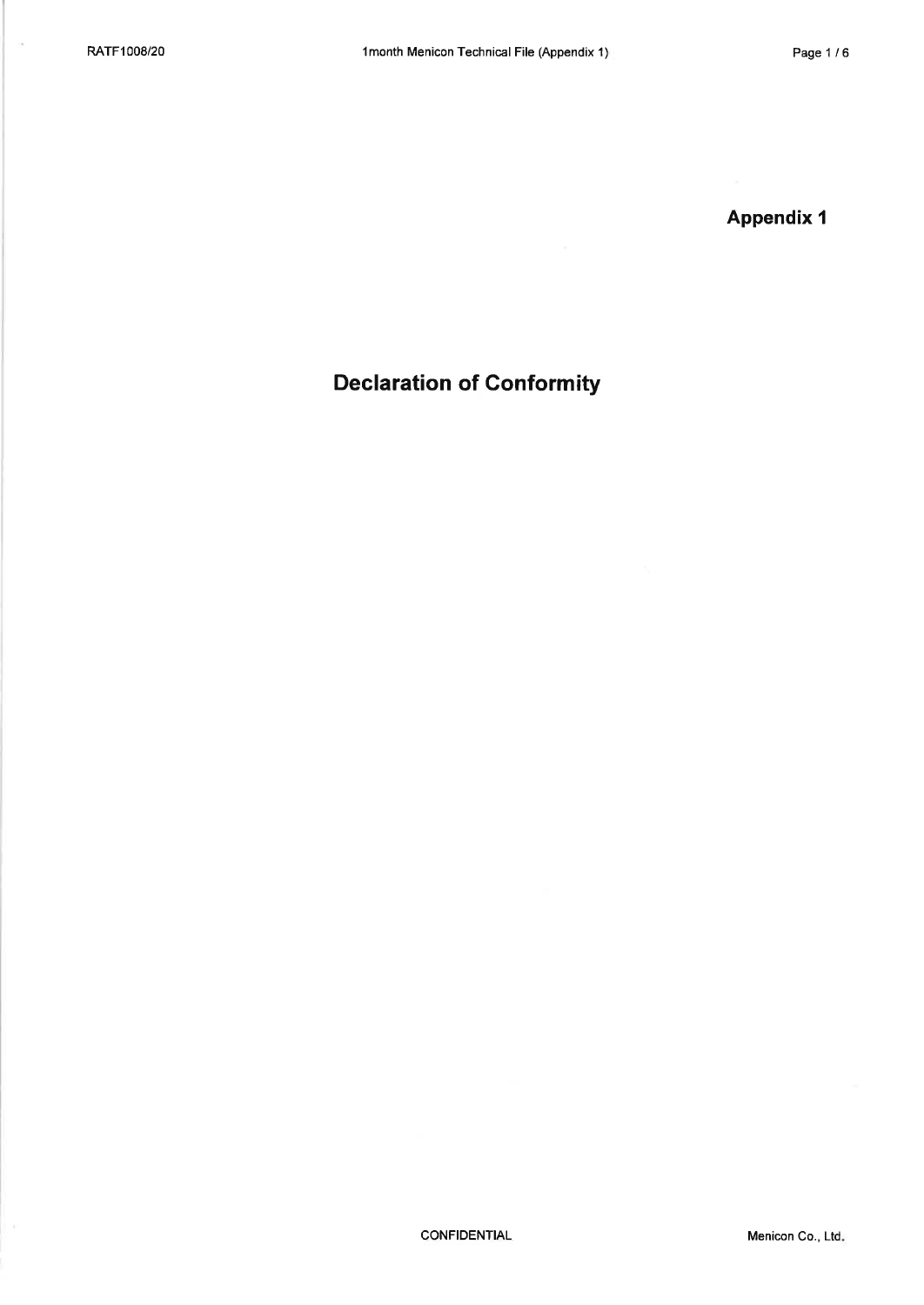

# **Declaration of Conformity**

### No.: RATF1008/20e

**Issuer's name:** Menicon Co., Ltd. **Issuer's address:** 3-21-19, Aoi, Naka-ku, Nagoya, 460-0006 Japan

### Object of the declaration:

Miru 1 month Menicon Silicone Hydrogel Contact Lens Miru 1 month Menicon for Astigmatism Silicone Hydrogel Contact Lens Miru 1month Menicon toric Silicone Hydrogel Contact Lens Miru 1 month Menicon Multifocal Silicone Hydrogel Contact Lens Miru 1 month Menicon multifocal Silicone Hydrogel Contact Lens and its other trade names (see attached list)

Indication: They are indicated for daily wear for the correction of refractive ametropia (myopia, hyperopia and/or astigmatism) and/or presbyopia in not-aphakic persons with non-diseased eyes. The lenses are chemically disinfected.

This declaration covers all lots for these products manufactured by the date of expiry.

### We declare, under our sole responsibility, that the products identified in this declaration are in conformity with the requirements of the following documents:

|                                                                                                                                                                                                            | Documents                                               | <b>Title/Content</b>                                                                                            | Date of issue |
|------------------------------------------------------------------------------------------------------------------------------------------------------------------------------------------------------------|---------------------------------------------------------|-----------------------------------------------------------------------------------------------------------------|---------------|
|                                                                                                                                                                                                            | <b>MDD</b>                                              | Council Directive 93/42/EEC of 14 June 1993<br>concerning medical devices                                       | 14 June, 1993 |
|                                                                                                                                                                                                            | EN ISO 13485:2016 + AC:2016                             | Medical devices - Quality management systems -<br>Requirements for regulatory purposes (ISO 13485:2016)         | March 2016    |
|                                                                                                                                                                                                            | EN ISO 14534:2015                                       | Ophthalmic optics – Contact lenses and contact lens care<br>products - Fundamental requirements (ISO14534:2011) | January 2015  |
| <b>Additional information:</b><br>Annex II was chosen as the "Conformity Assessment Route",<br>Medical device classification: Ila<br>EC Certificate number: D1005900021<br>Date of expiry: 23 August, 2023 |                                                         |                                                                                                                 |               |
| <b>Conformity assessment body information:</b><br>Name:<br>mdc medical device certification GmbH<br>Address:<br>Kriegerstrasse 6, 70191 Stuttgart, Germany<br>ID number: 0483                              |                                                         |                                                                                                                 |               |
|                                                                                                                                                                                                            | $24$ Dec $2019$<br>(Date of issue)                      | 3-21-19, Aoi, Naka-ku, Nagoya, 460-0006 JAPAN<br>(Place)                                                        |               |
|                                                                                                                                                                                                            | <b>General Manager of Regulatory Affairs</b><br>(Title) |                                                                                                                 |               |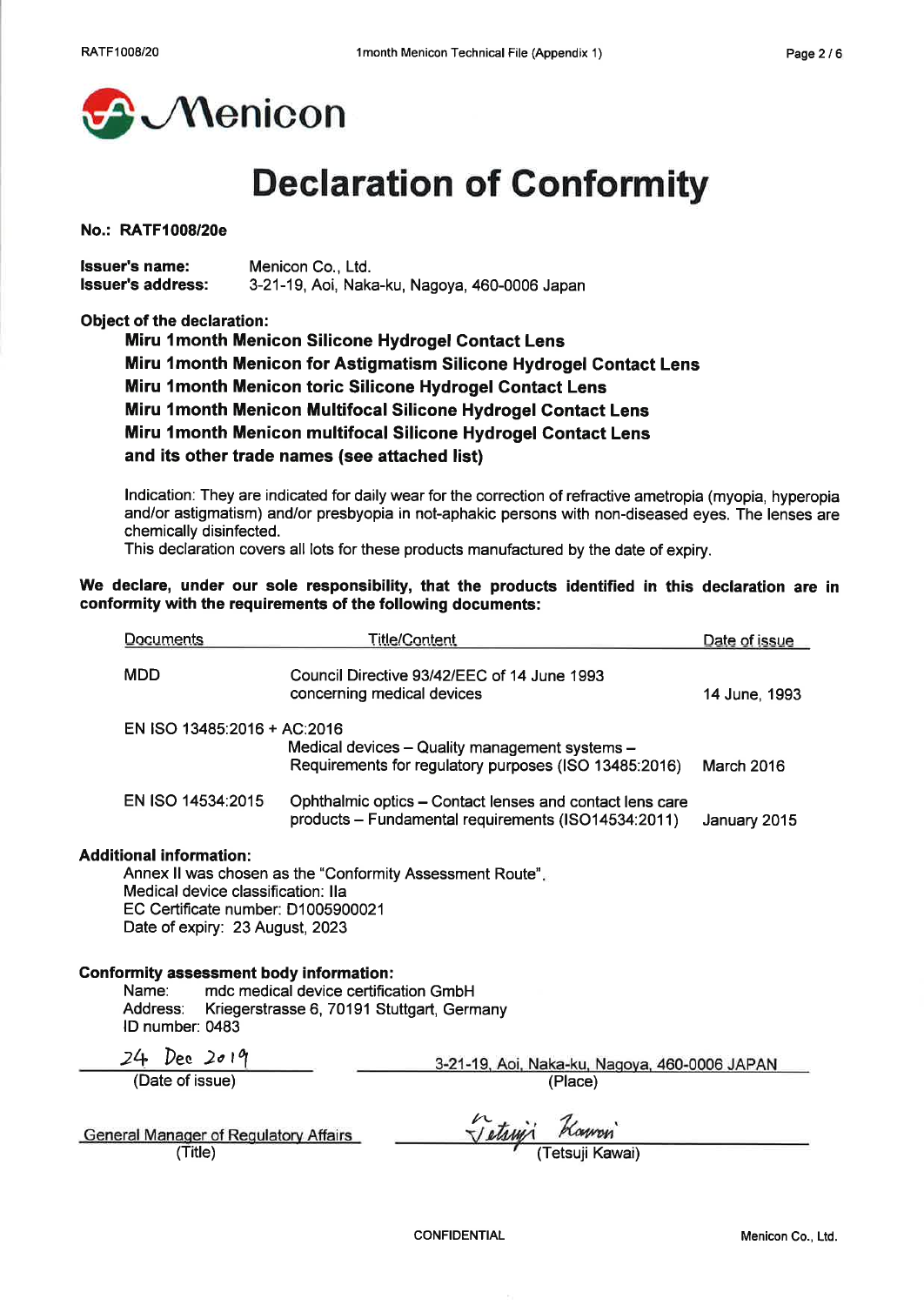

# **Declaration of Conformity**

No.: RATF1008/20e

**1month Menicon Private Label:** 

- love spheric
- love toric
- love multifocal
- oculsoft® Monthly FRESH SPHERIC
- oculsoft® Monthly FRESH TORIC
- oculsoft® Monthly FRESH MULTIFOCAL
- PRIMAsoft® OXY contact lenses
- PRIMAsoft® OXY contact lenses TORIC
- procîs PREMIUM SILIKON HYDROGEL-LENSES
- procîs PREMIUM TORIC SILIKON HYDROGEL-LENSES
- procîs PREMIUM MULTIFOCAL SILIKON HYDROGEL-LENSES
- Get Argus® Eyes Diamond plus
- Get Argus® Eyes Diamond toric
- Get Argus® Eves Diamond multifocal
- 30 DAYS OF HAPPINESS sferisch
- 30 DAYS OF HAPPINESS torisch
- 30 DAYS OF HAPPINESS multifocaal
- Optiview Nash maandlenzen sferisch
- Optiview Nash maandlenzen torisch
- Optiview Nash maandlenzen multifocaal
- COMFORT LENS PREMIUM sphärische Silikon-Hydrogel Monatslinse
- COMFORT LENS PREMIUM torische Silikon-Hydrogel Monatslinse
- COMFORT LENS PREMIUM multifokale Silikon-Hydrogel Monatslinse
- SENSITIVELENS MED Sphärische Silikon-Hydrogel Monatslinse
- SENSITIVELENS MED Torische Silikon-Hydrogel Monatslinse
- SENSITIVELENS MED Multifokale Silikon-Hydrogel Monatslinse
- BRILLANT LENS + SPHERIC
- BRILLANT LENS + TORIC
- BRILLANT LENS + MULTI
- VISEA SENSITIVE SPHERIC
- VISEA SENSITIVE TORIC
- VISEA SENSITIVE MULTIFOCAL
- kloss optimum lens
- kloss optimum lens toric
- kloss optimum lens multifocal
- prima-lens silicon elite plus
- prima-lens silicon elite toric plus
- prima-lens silicon elite multifocal plus
- eye<sup>2</sup> MY.AIR Monats-Kontaktlinsen Sphärisch
- eve<sup>2</sup> MY.AIR Monats-Kontaktlinsen Torisch
- eye<sup>2</sup> MY.AIR Monats-Kontaktlinsen Multifocal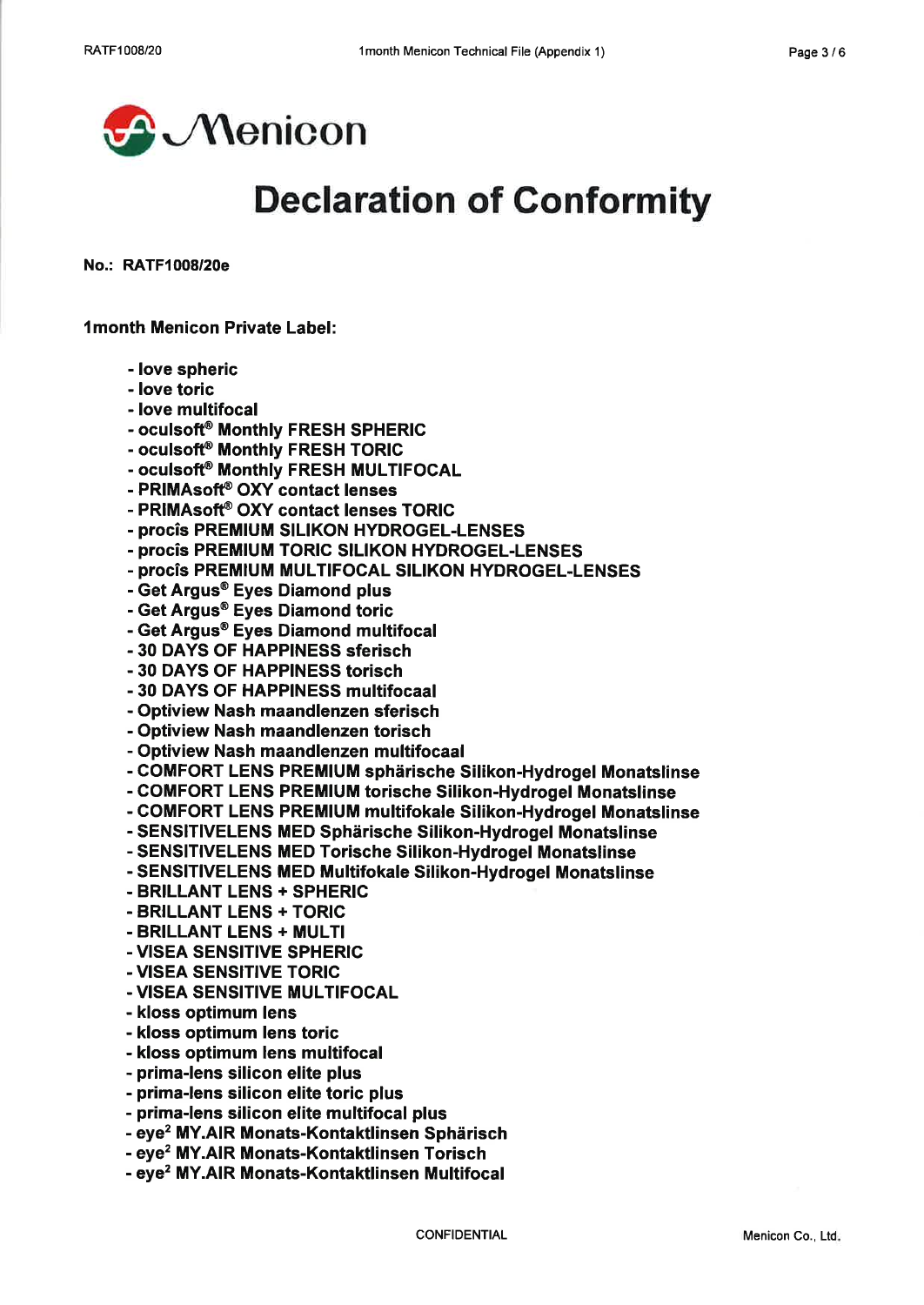- KRASS AQUA MONTH
- KRASS AQUA TORIC
- KRASS AQUA MULTI
- Premium Lens live sphärisch
- Premium Lens live torisch
- Premium Lens live multifokal
- oogwereld Sferische
- oogwereld Torische
- oogwereld Multifocale
- PRO EYES KONTAKTLINSEN YOU LOOK PERFECT KOMFORT+ sphärisch
- PRO EYES KONTAKTLINSEN YOU LOOK PERFECT KOMFORT+ torisch
- PRO EYES KONTAKTLINSEN YOU LOOK PERFECT KOMFORT+ multifocal
- Aqua Rubin Six Spheric Monthly
- Aqua Rubin Six Toric Monthly
- Aqua Rubin Six Multifocal Monthly
- Medivent Evolution Miu
- Medivent Evolution Miu Toric
- Medivent Evolution Miu Multifocal
- EXCELLENS EXTRA
- EXCELLENS EXTRA TORIC
- EXCELLENS EXTRA MULTIFOCAL
- fino
- fino toric
- fino multifocal
- evO<sub>2</sub>lution monthly lenses
- Biocomfort Elite
- Biocomfort Elite toric
- Biocomfort Elite multifocali
- INTERLENS HIOX SPHERIC
- INTERLENS HIOX TORIC
- INTERLENS HIOX MULTI
- OPTIME 1month
- ONE MONTH SPHERIC LENSES
- ONE MONTH TORIC LENSES
- ONE MONTH MULTIFOCAL LENSES
- LENTI A CONTATTO MENSILI SFERICHE
- LENTI A CONTATTO MENSILI TORICHE
- LENTI A CONTATTO MENSILI MULTIFOCALI
- OPTIMEDICS® EXCELLENCE
- OPTIMEDICS® EXCELLENCE TORIC
- AUGENOPTIK VOß SPHERIC
- AUGENOPTIK VOß TORIC
- AUGENOPTIK VOB MULTIFOCAL
- wesee Sferiche
- wesee Astigmatiche
- wesee Multirelax
- augen auf! Monatskontaktlinsen sphärische
- augen auf! Monatskontaktlinsen torische
- augen auf! Monatskontaktlinsen multifokale
- eye+con sensitive sphärisch
- eye+con sensitive torisch
- eye+con sensitive mulitfokal
- Opptica Diviniti Oxy Pro 161 Spheric
- Opptica Diviniti Oxy Pro 161 Toric
- Opptica Diviniti Oxy Pro 161 Multifocal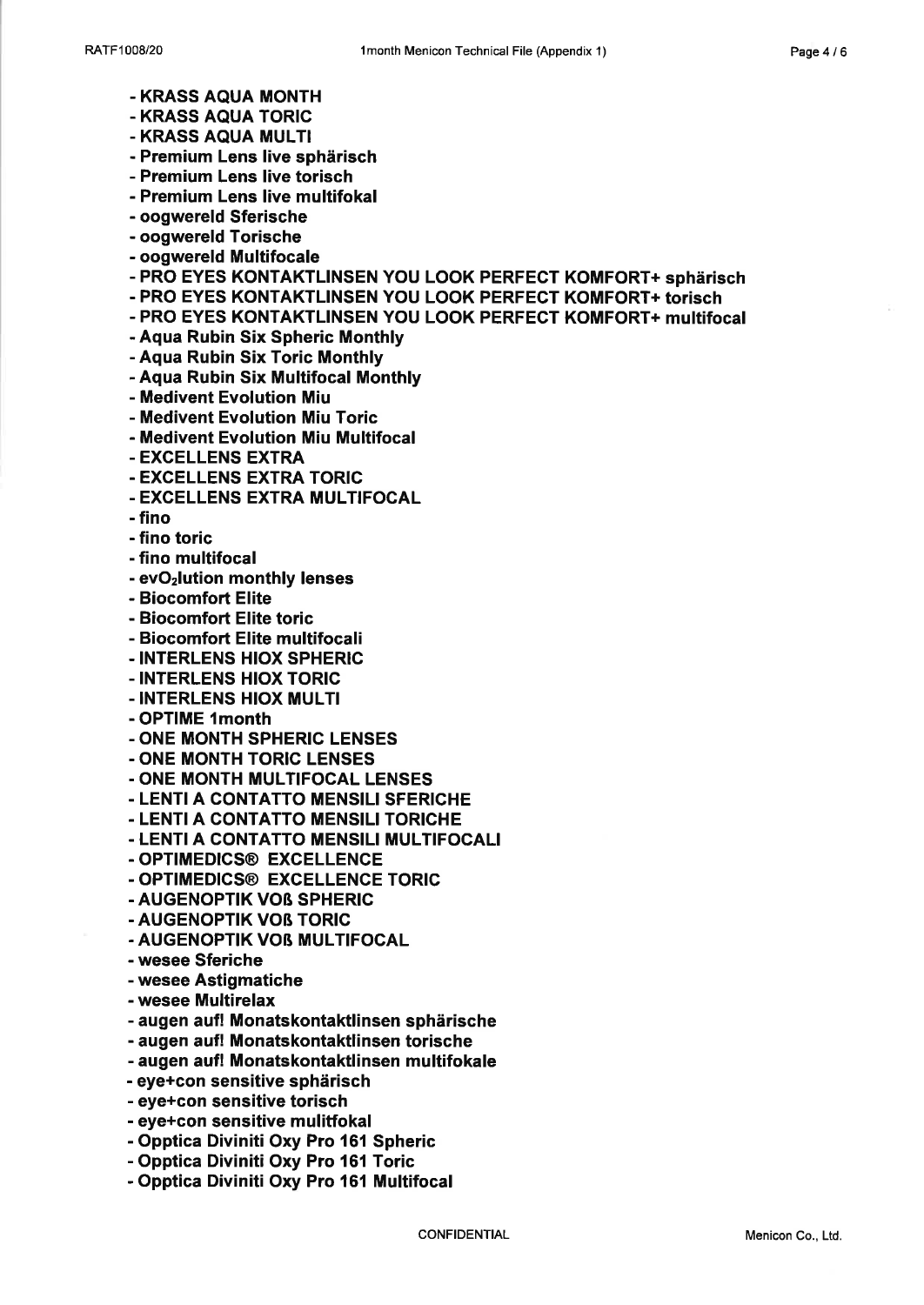- Tinzl Optik sphärische Monatskontaktlinsen
- Tinzl Optik torische Monatskontaktlinsen
- Tinzl Optik multifokale Monatskontaktlinsen
- simply!<sup>®</sup>love sph
- simply!<sup>®</sup>love tor
- simply!<sup>®</sup>love mul
- Curschmann Kontaktlinsen sphärisch
- Curschmann Kontaktlinsen torisch
- Curschmann Kontaktlinsen multifokal
- EyeLove DeLuxe
- EyeLove DeLuxe Toric
- newvision MONTHLY SPHERIC
- newvision MONTHLY TORIC
- newvision MONTHLY MULTIFOCAL
- CLEAR LENS PLUS SPHERIC
- CLEAR LENS PLUS TORIC
- CLEAR LENS PLUS MULTIFOCAL
- OCULIST Elite
- OCULIST Elite Toric
- OCULIST Elite Multifocal
- EYE.FRESH AIR 2 SPHÄRISCH
- EYE.FRESH AIR 2 TORISCH
- EYE.FRESH AIR 2 MULTIFOKAL
- Haru Monthly Lenses
- Haru Monthly Toric
- Haru Monthly Multifocal
- Natsu Monthly Lenses
- Natsu Monthly Toric
- Natsu Monthly Multifocal
- Aki Monthly Lenses
- Aki Monthly Toric
- Aki Monthly Multifocal
- MEDIFREE BEST+++
- MEDIFREE BEST+++ toric
- MEDIFREE BEST+++ multifokal
- OTTICA BALZAROTTI 1month SFERICHE
- OTTICA BALZAROTTI 1month TORICHE
- OTTICA BALZAROTTI 1month MULTIFOCALI
- PRIMAsoft® OXY contact lenses Multifocal
- SYDROSPHER
- SYDROTORIC
- SYDROMULTI
- COOL<sup>me</sup> sphärisch
- COOL<sup>me</sup> torisch
- COOL<sup>me</sup> multifokal
- one month spheric
- one month toric
- one month multifocal
- Linsentraum LT mi sphärisch
- Linsentraum LT mi torisch
- Linsentraum LT mi multifokal
- monopticien.com 1 month Menicon
- monopticien.com 1 month Menicon for Astigmatism
- monopticien.com 1 month Menicon Multifocal
- MIRICAL Sphärische Silikon-Hydrogel-Monatskontaktlinse